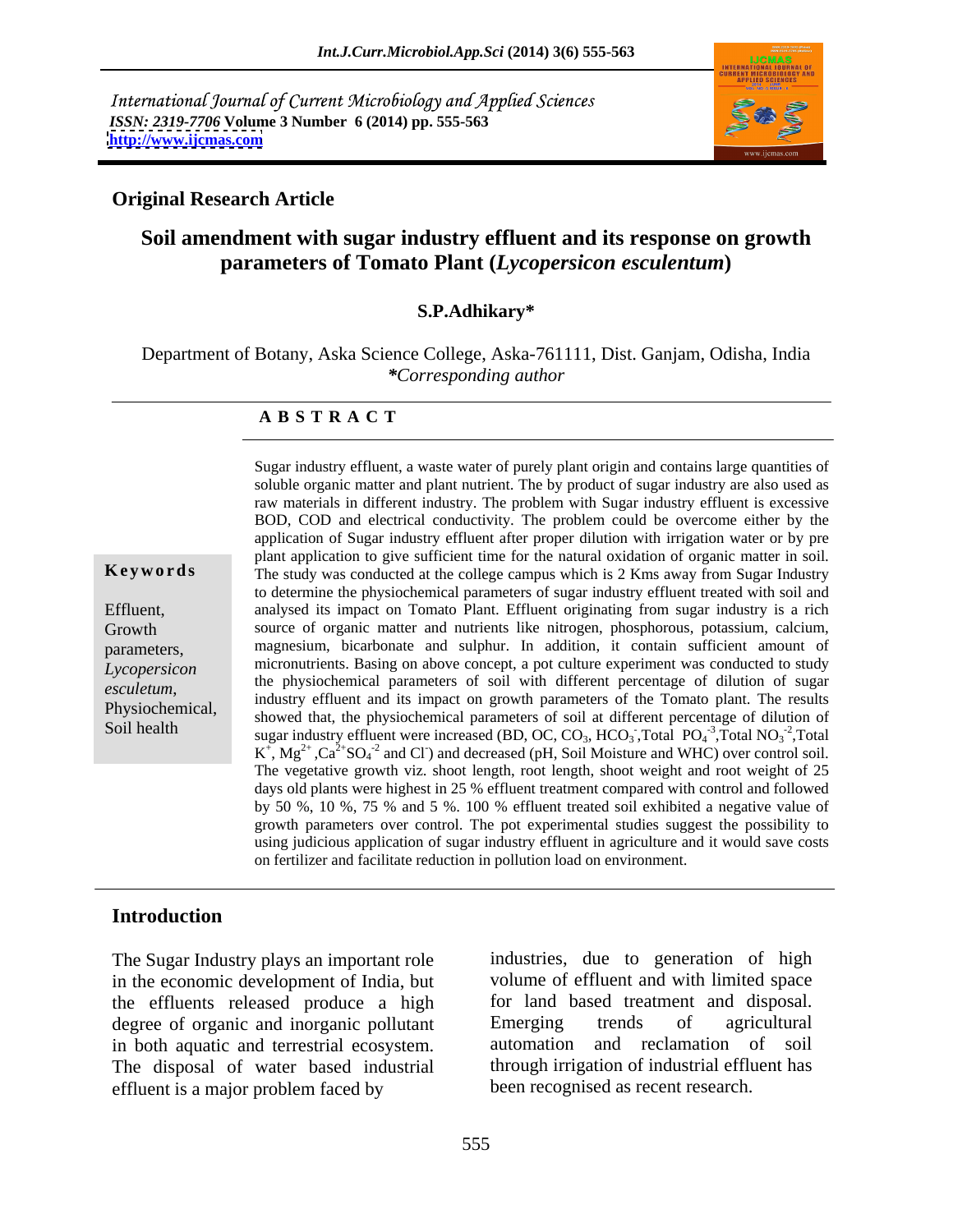Now there is a growing realization that the adoption of ecological and sustainable farming practices can only reserve the replicated thrice and arranged in soil provides the logical sink for their disposal. There is an increasing interest in collected and measured the because of possibility of recycling parameters. Various physiochemical valuable components such as organic characteristic by following standard *al.*,2007).In recent past years various *al.*,1996),WHC and Bulk density studies have been made on the (Carter,1993),  $Oc, Co^{3}$ , $Po_{4}^{-3}$ , $No_{3}^{-3}$ characteristics of effluent of industries and  $2 \cdot K^+ N a^+ N g^+ C a_2^+ S a_4^2$  and Cl *et al*., 2010, Vinod Kumar *et al*., 2010, Madan and Saxena, 2012, Rath *et al*., 2013).The present investigation focused the effect of graded doses of sugar industry effluent on soil physiochemical characteristics and its influence on growth parameters of 25 days old Tomato plant.

from college campus and stored in dark place. Different concentration of effluent

declining trend in the global productivity randomized block design in Botanical and environmental protection (Wani *et al.*, Garden of the college campus. After 10 1995). Effluents are rich sources of both days soil were sowed with 5 seeds of beneficial and harmful elements which Tomato plant in each cement pot. The pots helps for soil amendment. Since effluents were watered with each alternate day until are rich source of plant nutrients therefore 25 days. After 25 days the soils and plants the agricultural use of industrial wastes physiochemical characteristic and growth matter, nitrogen, phosphorous, potassium methods (the soil pH was determined and other nutrients and their suitability for using glass electrode pH meter, moisture land application (Ramasamy *et*  studies have been made on the  $(Carter, 1993)$ ,  $Oc, Co<sup>3</sup>, Po<sub>4</sub><sup>-3</sup>, No<sub>3</sub>$ their interaction with soiland different (APHA,2005) and measured shoot length crops(Patterson *et al.,*2010, Mohammadi and weight, root length and weight results with different dose of effluent treatments. All the treatment were replicated thrice and arranged in Garden of the college campus. After 10 days soil were sowed with 5 seeds of of respective doses and control were collected and measured the parameters. Various physiochemical characteristic by following standard content and EC (Buurman *et al.,*1996),WHC and Bulk density (Carter, 1993),  $Oc, Co^{3}$ ,  $Po_4^{-3}$ ,  $No_3$  $3 - D_0$   $-3 N_0$  $, Po<sub>4</sub><sup>-3</sup>, No<sub>3</sub><sup>-1</sup>$  $-3$   $\mathrm{N_{\odot}}$   $, No<sub>3</sub>$ **-** Construction of the construction <sup>2</sup>,K<sup>+</sup>,Na<sup>+</sup>,Mg<sup>+</sup>,Ca<sub>2</sub><sup>+</sup>,So<sub>4</sub><sup>-2</sup>  $,K^+$ , $Na^+$ , $Mg^+$ , $Ca_2^+$ , $So_4^{\text{-2}}$  and Cl  $,Na^+, Mg^+, Ca_2^+, So_4^2$  and Cl  $,Mg^{\dagger}, Ca_2^{\dagger}, So_4^{\dagger}$  and Cl  $,Ca_2^+, So_4^{\,-2}$  and Cl<sup>-</sup>  $,$ So<sub>4</sub><sup>-2</sup> and Cl<sup>-</sup>  $-2$  and  $Cl^$ and Cl- (Adhikary *et al.*,2011).

# **Results and Discussion**

**Materials and Methods** parameter for soil due to its acidity and Sugar industry effluent collected from availability of nutrients in soil. During the Aska cooperative sugar mill 3 kms away study the soil pH was increased over (5%, 10%, 25%, 50%,75% and 100%) resulted a decreased value of pH. Dilution were prepared by mixing stock effluent factor effect the alkalinity of soil pH, and distilled water(v/v).Each cement pot above 75 % dilution the soil shifted was prepared by filling garden soil 10 Kg. towards acidity. The buffering capacity of All the cement pots filled with 10 Kg. of the soil is controlled by different weak soil were irrigated with 1000 ml of sugar salts which on dissolution release free industry effluent of six graded does 5%, cations, it might be the possible causes for 10%, 25%, 50%.75% and 100%. 10 Kg of soil dynamics. Cationic dynamics is higher garden soil in cement pot with water in lower effluent concentration in soil and treatment act as control for comparing the it decrease towards higher concentration.Physiochemical characteristic of soil with different doses of sugar industry effluent were measured after 25 days of treatment and tabulated in table-1.pH is an important alkalinity range which determine the control in lower concentration further increase of effluent concentration in soil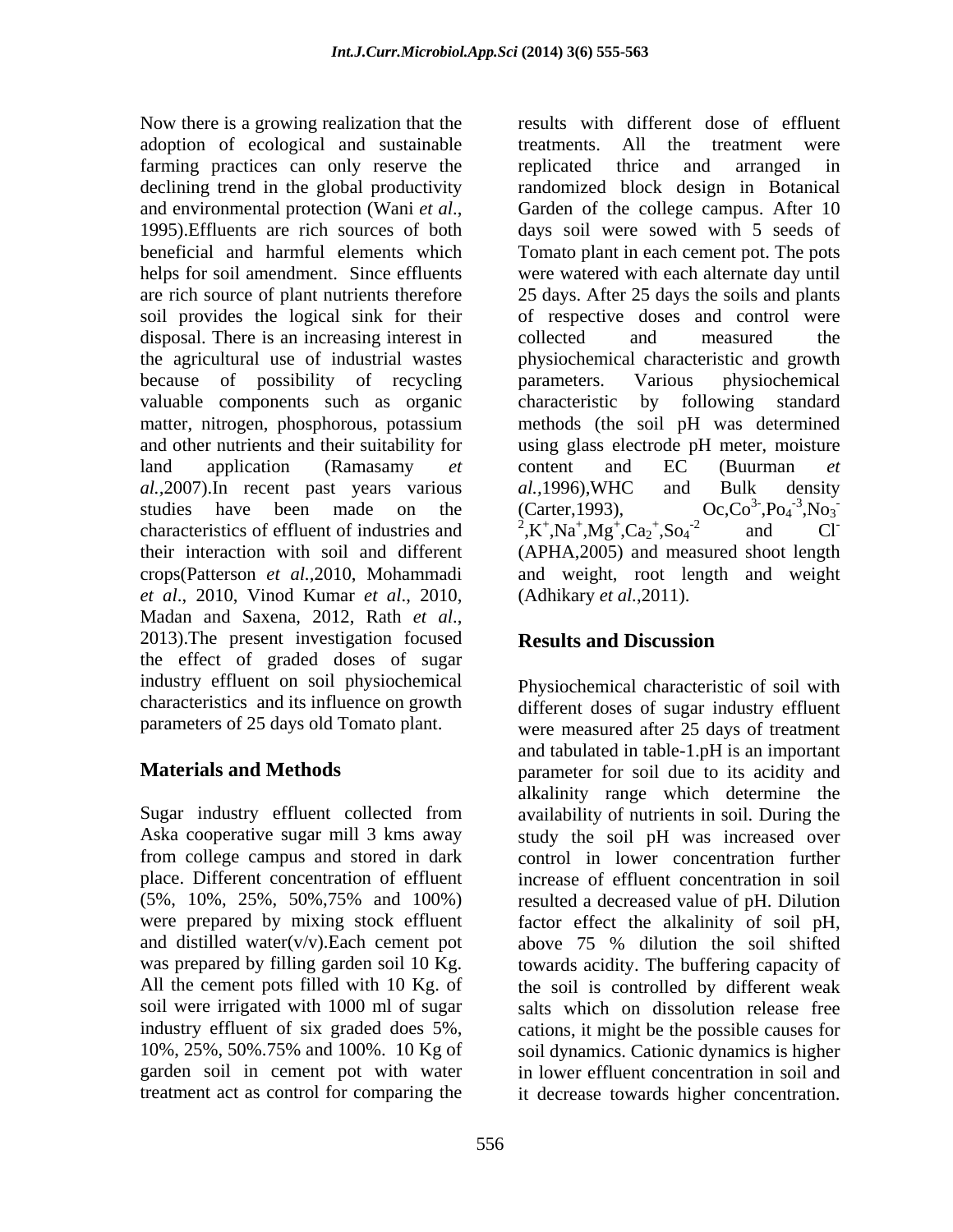The earlier studies reported that the bulk density over control, further particular pH range which increased plant growth and change in pH range from a decreased at 50 % and above doses, this particular limit the availability of nutrients

EC of soil increased over control and different doses to soil starting from 5 % to exhibited a negative correlation between 100 % .Increased organic content with doses of effluent concentration in soil and higher doses of effluent with soil resulted its EC values. Increased EC values in soil sickness due to poor aeration and towards higher effluent concentration might be due to the increased different salt and Chopra,(2010), Norwal *et al.,* (1993) concentration in soil. Sandhu *et al.,* (2007) and Nathan, (1994) support these findings. reported that potassium salts increased EC of the soil. The moisture and overall water The bicarbonates and carbonates content content in soil at a particular place is of the treated soil with different doses governed by the amount of water coming increased over control starting from 5 % to and going out from that soil. Soil particle 100 % effluent concentration. Amount of size determines the moisture content and inversely proportional to each other. The higher percentage of effluent in compared present result showed a positive with carbonate. Soil biochemical character correlation with moisture content and is changed due to carbonate and effluent concentration .It may be bicarbonate which increased sodicity at suggested that the effluent load with higher concentration while salinity with higher doses in soil increase the soil lower concentration .This findings particle size, it may negatively impact on conformity with Thompson *et al.*,

Water holding capacity is related to the number, size and distribution of soil pore 25%, 50%, 75% and 100% over control and quality of organic matter in soil soil. Sodium, Magnesium and Calcium in medium. The present result observed that WHC decrease when effluent dose exhibited a positive correlation with concentrations were increased in soil. It increased effluent concentration. Similar might be suggested the effluent salt load findings were observed by Vinod *et al.,* and organic matter increased in soil with higher doses which decreased number, size and quality of soil pore and it leads to<br>determine the WHC. Ramulu. (2001) solution which may displace slowly in determine the WHC. Ramulu, (2001) solution which may displace slowly in reported that WHC is related to soil soil. The potassium ions, on being

At lower concentration (5 %) increased (Miller and Turk, 2002).Sulphate and

nutrient availability enhanced at a increased dose system exhibited a positive in soil is inhibited that effected the growth organic matter which play an important and development of plant (Brady and role in soil physical environment. Organic Weil, 2005). Carbon content of soil increased density over control, correlation with bulk density. Bulk density decreased at 50 % and above doses, this may be attributed due to addition of carbon content of soil increased considerably with the application of different doses to soil starting from 5 % to higher BOD. The results of Vinod Kumar

soil moisture content. (2001). Total phosphate, Nitrate and 100 % effluent concentration. Amount of bicarbonate was increased more towards lower concentration .This findings conformity with Thompson Potassium in treated soil were increased in different doses of effluent i.e. 5%, 10%, soil. Sodium, Magnesium and Calcium in treated soil with different doses of effluent (2010) in paper mill effluent.

moisture content and organic matter. absorbed by the colloids, it can displace Potassium is a soluble cation in soil some other ions such as Ca, Mg and Na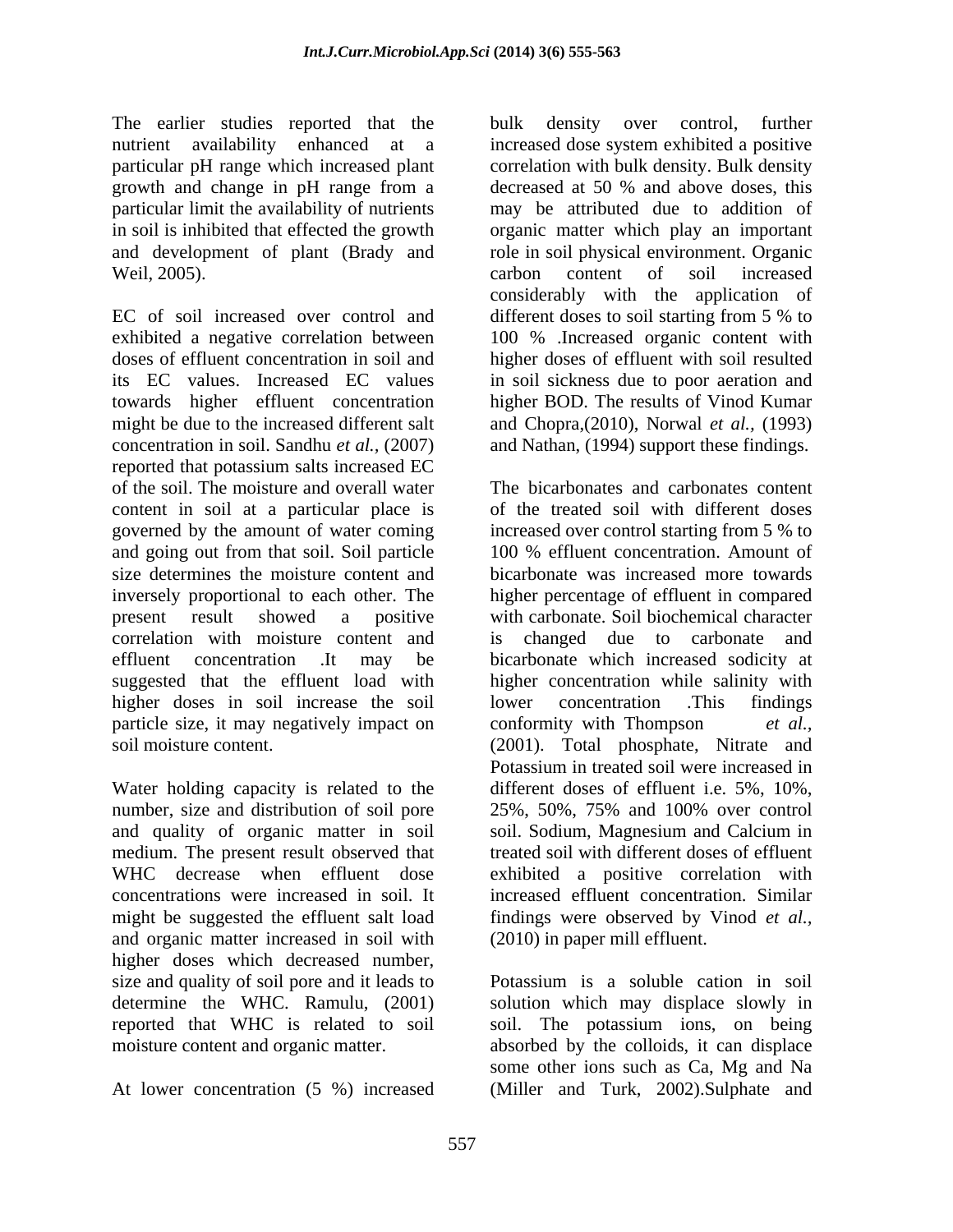Chloride are two ions noticed a positive with the findings of Chandrashekhar *et*  correlation with increased doses of *al.,*(1998) in black gram, Kaushik *et al.,* effluent in soil and its values. All the (2004) in wheat plant, Saravanamurthy values of sulphate and chloride increased and Ranjita kumari,(2005) in peanut and over control. These two anions might have green gram, Ale *et al.,*(2008) in wheat and contributed towards the salinity hazards rice plants, Vijayaragavan *et al.,*(2011) in associated with higher effluent doses. radish plant, Siva Santhi and Suja Pandian These findings corroborated with earlier (2012) in Peanut and green gram and reports of Srivastava *et al.,* (2012) in the Narain *et al.,* (2012) in *Pisum sativum,* distillery effluent and Vinod *et al.,* (2010). and Srivastava *et al.,(*2012) and Madan The present experimental results revealed and Saxena,(2012) in *Solanum melongena* that different concentration of effluent in soil (5%, 10%, 25%, 50% and 75%) enhanced different growth parameters At appropriate effluent concentration in (shoot length and weight & root length and weight) over control in 25 days old significant functions that occupy in soils. Tomato plants. Shoot length of Tomato Ion exchange is a consequence of mineral plant was highest in 25 % effluent treatment soil over control i.e. 48 % substitution and pH dependant charge followed by 50 %, 10 %, 75 % and 5 % ites. These charged sites are the results of treatment and their values were 33 %,26 ionisation (H+ dissociation) or protonation %,19 % and 10 % respectively. 100 % of uncharged sites; ionization results in a effluent treated plants were showed a negative charged site and protonation a decreased trend of shoot length i.e. 13 % positive charged site. Both of these over control. Similar trend were observed reactions are dependent on pH. As the pH in shoot fresh and dry weight but increases, the cation exchange capacity of percentage of dry weight were more in soil isgenerally greater due to an increase compared with its fresh weight (Table-2).

%, 10 %, 75 % and 5 % effluent treatment plant with different doses of effluent

and Rath et al.,(2013) in Rice plant.

Root length was increased 46 % over carbonates are the component responsible control in 25 % effluent treated soil but 50 for pH buffering in soils. The soil pH can soil were showed an increased value 34 %, turnover through the activities of soil 26 %,22 % and 16 % respectively.100 % effluent treatment soil exhibited deceased mobility. Nitrate is the most essential and percentage of root length over control i.e. available form of nitrogen to plants. The 11 %. The increased or decreased of overall increase in nitrogen is due to that a growth parameters of 25 days old Tomato particular effluent concentration in soil treatment to soil over control were noticed soil health. Graded concentration of more or less similar trend .The fresh and effluent adds a significant quantity of salts dry weight of root were more compared to the soil such as sulphate and chlorides with fresh and dry weight of shoot in 25 % that stimulate the growth at lower effluent treated soil. Other treatment concentration but inhibits the growth at exhibited intermediate values (Table- higher concentration (Patterson *et al.,* 2). The above results were in agreement 2008). Availability of  $K^+$  and  $Po^{-4}$  content soil ion exchange is one of the most change that is derived from isomorphic sites. These charged sites are the results of of uncharged sites; ionization results in a positive charged site. Both of these in the number of pH dependant charged sites. Clays, organic matter, Ca, Mg and carbonates are the component responsible influence plant growth and its biochemical microorganism in shape of micronutrients provides maximum amount of nitrogen to  $^+$  and  $\mathrm{Do}^{\text{-}4}$  contant and  $Po^{-4}$  content  $-4$  contant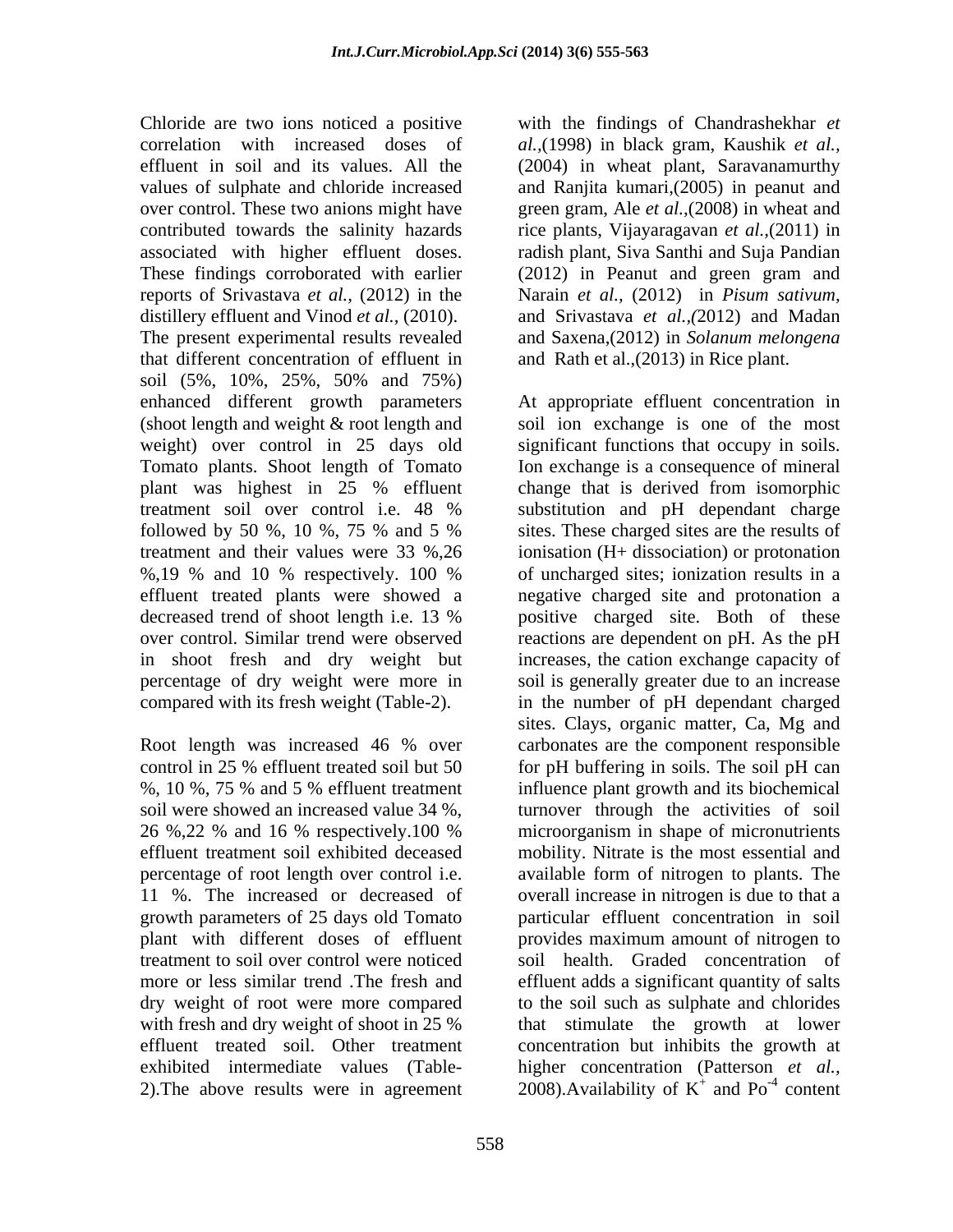in the soil might be due to increase in of plant were noticed in 25 % followed by mineralization activity of organic matter as  $10\%$ ,  $10\%$ ,  $75\%$  and  $5\%$ well as nutrients present in effluent that respectively.100 % effluent treatment with availability of plant nutrient. The compared with control. Different

i.e.( $Mg^{+2}$ , $Ca^{2+}$ , $K^+$  and Na<sup>+</sup>) from the upper Patterson,(2008) reported that higher concentration of Na causes the decreased capacity in the soil and adversely affects

In present study, it has been revealed that treated soil may be optimum for the better turnover rate. It could be suggested that the better growth and biomolecular content in 25 % effluent treatment may be due to the influence of combined effect of various ingredients of sugar industry effluent such as macro (N.P.K.) and micro (Ca, Mg, Mn, Fe, Zn, Cu and sulphur) nutrients, organic matter and many density whereas EC, Organic carbon, Co<sup>3-</sup>, beneficial microbes. Lower concentration  $HCo^{3.}Po_4^{-3}.No_3^{-2}.K^+,Na^+, Mg^{2+}.Ca^{2+}, So_4^{-2}$ of effluent (5%, 10%, 25%, 50% and 75%) in soil exhibited a better growth in compared to control. Maximum growths

may be responsible for increased soil showed retardation of growth in At higher effluent concentration the soil effected the plant growth due to the excess become acidified which results in a amount of organic matter, micro and gradual leaching of basic cations macro nutrients. Lower concentration of and  $Na<sup>+</sup>$ ) from the upper  $(5\%, 10\%, 25\%, 50\%$  and  $75\%)$  effluent most horizons, leaving  $Al^{3+}$  as the the growth parameters were higher than dominant exchangeable cation.In the that of control plants, which may be taken acidic medium microbial activity towards as an indication of beneficial range, while organic matter and soil internal for higher concentration (100 %) of stoechiometry may be changed which effluent, a decreasing trend was observed, decreased the availability of which confirms the toxic effect of this micronutrients including soil nitrogen. effluent to Tomato plants. At lower of the bulk density as well as water hydraulic conductivity. This can be holding capacity by reducing the porosity attributed to improve in total porosity and in clay soil due to de flocculating of clay aggregate stability in the soils due to particles in presence of higher sodium addition of organic matter which play an content as it effects the cation exchange important role in improving soil physical the plant growth and biochemical concentration (100 %) of effluent reduced parameters. The hydraulic conductivity of soils due to parameters. the 25 % effluent treatment soil exhibited high organic matter resulted soil sickness a better vegetative growth in 25 days old due to poor aeration and high BOD. 100 % Tomato plant. The present investigation of effluent in soil may be containing above has clearly proved that the 25 % effluent critical concentration of heavy metal of growth of the plant and high biomolecular influence the plant growth retardation. of plant were noticed in 25 % followed by 50 %, 10 %, 75 % and 5 % respectively.100 % effluent treatment with compared with control. Different concentration of effluent were highly (5%, 10%, 25%, 50% and 75%) effluent concentration of effluent treatment soil may be lower bulk density and increased environment. Application of higher pore clogging by suspended solids. Higher concentration of effluent (100 %) with respective metal concentration which Plant growth retardation changes the bimolecular content and its turnover rate.

> The present study concluded that the sugar industry effluent had a considerable effect on the properties of soil. It decreased the pH, moisture content, WHC and Bulk 3- ,  $,K^+$ ,  $Na^+$ ,  $Mg^{2+}$ ,  $Ca^{2+}$ ,  $So_4^{\text{-}2}$  $,Na^+, Mg^{2+}, Ca^{2+}, So_4^{-2}$  $,Mg^{2+},Ca^{2+},So_4^{-2}$ -2 and Cl- values were increased over control.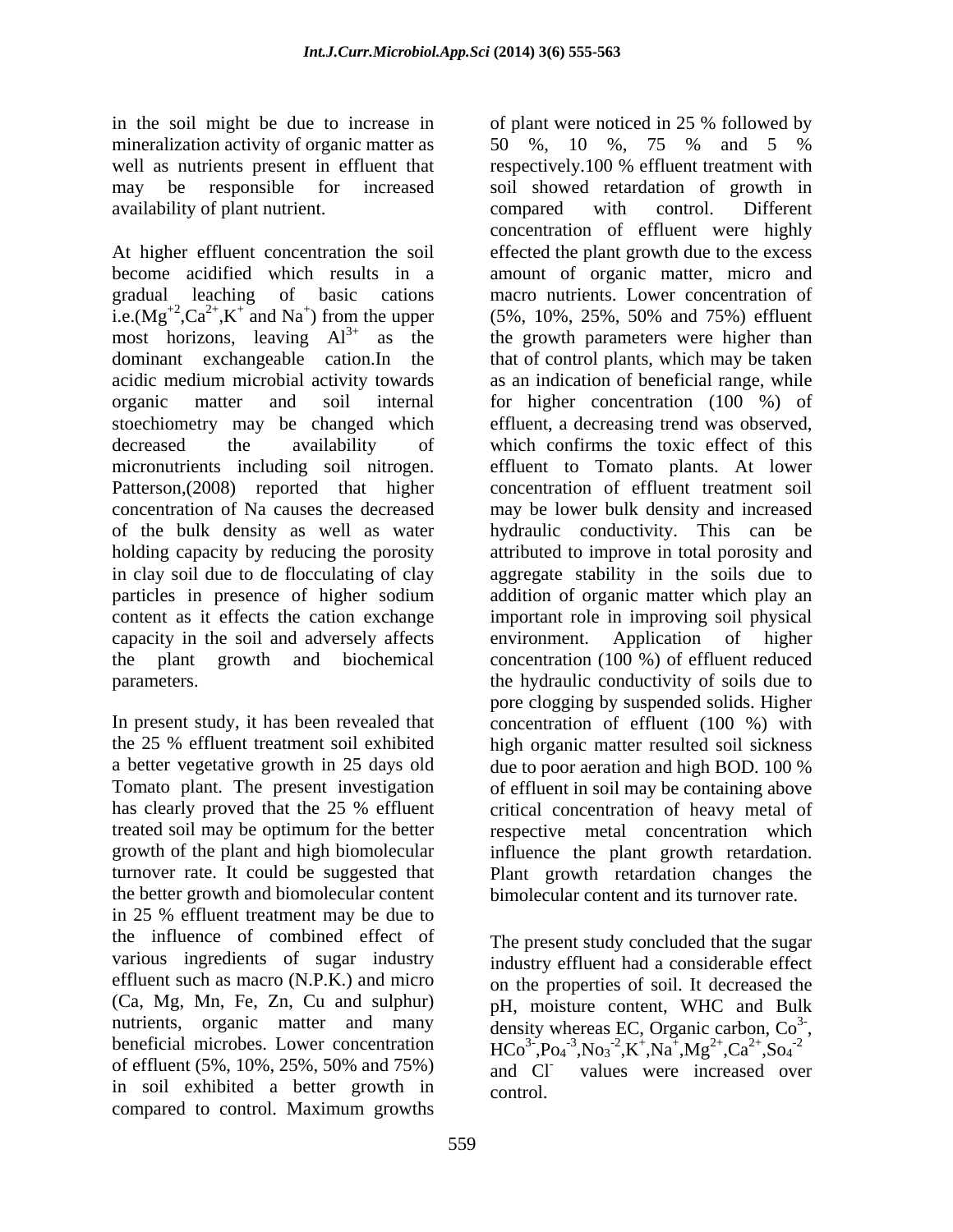| Parameters                                                                                                                                          |                               |                                                                                                   |                 | Effluent concentration (%)        |                                                                                                                               |                                       |      |
|-----------------------------------------------------------------------------------------------------------------------------------------------------|-------------------------------|---------------------------------------------------------------------------------------------------|-----------------|-----------------------------------|-------------------------------------------------------------------------------------------------------------------------------|---------------------------------------|------|
|                                                                                                                                                     | Control                       | 5%                                                                                                | 10%             | 25%                               | 50%                                                                                                                           | 75%                                   | 100% |
|                                                                                                                                                     | (Water                        |                                                                                                   |                 |                                   |                                                                                                                               |                                       |      |
| pH                                                                                                                                                  | treatment)<br>$7.18 \pm 0.14$ | $7.48 \pm 0.16$                                                                                   | $7.23 \pm 0.11$ | $7.19 \pm 0.09$ $7.11 \pm 0.08$   |                                                                                                                               | $6.65 \pm 0.12$ $6.12 \pm 0.14$       |      |
|                                                                                                                                                     | $1.96 \pm 0.11$               | $2.17 \pm 0.18$ $2.28 \pm 0.15$                                                                   |                 |                                   | $2.41 \pm 0.13$ $2.56 \pm 0.12$                                                                                               | $2.74 \pm 0.21$ $3.12 \pm 0.16$       |      |
| $EC$ (dsm <sup>-1</sup> )                                                                                                                           |                               |                                                                                                   |                 |                                   |                                                                                                                               |                                       |      |
| Soil moisture                                                                                                                                       |                               |                                                                                                   |                 |                                   | $38.62 \pm 0.24$   41.18±0.21   40.32±0.26   39.58±0.32   38.76 ± 0.23                                                        | $34.35 \pm 0.34$   31.24 $\pm$ 0.28   |      |
| (% )                                                                                                                                                |                               |                                                                                                   |                 |                                   |                                                                                                                               |                                       |      |
| WHC $(\%)$                                                                                                                                          |                               | $46.21 \pm 0.27$   $45.86 \pm 0.18$   $43.3 \pm 0.22$                                             |                 |                                   | $41.54 \pm 0.21$ $38.35 \pm 0.25$                                                                                             | $34.23 \pm 0.19$   28.16 $\pm$ 0.23   |      |
| BD $(gm cm^{-3})$                                                                                                                                   |                               | $1.38 \pm 0.12$   $1.40 \pm 0.15$   $1.39 \pm 0.13$                                               |                 | $1.38 \pm 0.18$   $1.37 \pm 0.17$ |                                                                                                                               | $1.31 \pm 0.11$ $1.28 \pm 0.21$       |      |
| $OC (mg kg^{-1})$                                                                                                                                   | $1.47 \pm 0.09$               |                                                                                                   |                 |                                   | $\begin{array}{ l c c c c c c c c } \hline 5.61 \pm 0.12 & 6.87 \pm 0.26 & 9.32 \pm 0.24 & 10.82 \pm 0.28 \hline \end{array}$ | $13.64 \pm 0.34$   $18.5 \pm 0.26$    |      |
| $CO_3^{-2}$ (mg kg <sup>-1</sup> )                                                                                                                  |                               | $140.06 \pm 0.32$   $143.23 \pm 0.29$   $149.11 \pm 0.24$   $158.38 \pm 0.25$   $163.31 \pm 0.26$ |                 |                                   |                                                                                                                               | $186.64 \pm 0.32$   204.11 $\pm$ 0.21 |      |
| HCO <sub>3</sub>                                                                                                                                    |                               | $263.14 \pm 0.21$ 311.23 $\pm$ 0.26 389.45 $\pm$ 0.23 461.74 $\pm$ 0.18 510.83 $\pm$ 0.15         |                 |                                   |                                                                                                                               | $696.24 \pm 0.26$ 830.34 $\pm$ 0.22   |      |
|                                                                                                                                                     |                               |                                                                                                   |                 |                                   |                                                                                                                               |                                       |      |
| $(mg kg^{-1})$                                                                                                                                      |                               |                                                                                                   |                 |                                   |                                                                                                                               |                                       |      |
| Total $PO4$                                                                                                                                         |                               |                                                                                                   |                 |                                   | $42.41\pm0.27$   $51.82\pm0.19$   $60.91\pm0.18$   $72.23\pm0.23$   $79.63\pm0.25$                                            | $90.34 \pm 0.19$   112.62 $\pm$ 0.21  |      |
| $(mg kg^{-1})$                                                                                                                                      |                               |                                                                                                   |                 |                                   |                                                                                                                               |                                       |      |
| Total $NO_3$ <sup>-2</sup>                                                                                                                          |                               | $51.34 \pm 0.25$   $54.61 \pm 0.23$   $58.92 \pm 0.27$                                            |                 |                                   | $62.36\pm0.21$   $71.56\pm0.28$                                                                                               | $86.65 \pm 0.29$ 90.45 $\pm$ 0.22     |      |
| $(mg kg^{-1})$                                                                                                                                      |                               |                                                                                                   |                 |                                   |                                                                                                                               |                                       |      |
| Total K <sup>+</sup> (mg kg   136.82±0.34   138.41±0.42   142.53±0.32   146.75±0.46   152.91±0.41                                                   |                               |                                                                                                   |                 |                                   |                                                                                                                               | $162.83 \pm 0.28$   209.74 $\pm$ 0.35 |      |
|                                                                                                                                                     |                               |                                                                                                   |                 |                                   |                                                                                                                               |                                       |      |
|                                                                                                                                                     |                               | $28.23 \pm 0.21$ $30.62 \pm 0.31$ $36.24 \pm 0.26$                                                |                 |                                   | $1.55 \pm 0.22$ $52.82 \pm 0.21$                                                                                              | $63.76 \pm 0.27$ 82.54 $\pm$ 0.24     |      |
| $Na^{+}$ (mg kg <sup>-1</sup> )                                                                                                                     |                               |                                                                                                   |                 |                                   |                                                                                                                               |                                       |      |
| Mg <sup>2+</sup> (mg kg <sup>-1</sup> ) $\Big  2.68 \pm 0.11 \Big  3.23 \pm 0.09 \Big  3.94 \pm 0.16 \Big  4.63 \pm 0.14 \Big  5.76 \pm 0.15 \Big $ |                               |                                                                                                   |                 |                                   |                                                                                                                               | $6.81 \pm 0.18$ $8.32 \pm 0.13$       |      |
| $Ca^{2+}$ (mg kg <sup>-1</sup> )                                                                                                                    |                               |                                                                                                   |                 |                                   | $18.13 \pm 0.19$ $20.63 \pm 0.12$ $26.34 \pm 0.13$ $32.54 \pm 0.14$ $41.64 \pm 0.08$                                          | $62.36 \pm 0.23$ 90.06 $\pm$ 0.22     |      |
| $SO_4^{-2}$ (mg kg <sup>-1</sup> )   61.38 ± 0.23   64.94 ± 0.32   73.66±0.29                                                                       |                               |                                                                                                   |                 |                                   | $89.15\pm0.26$ 96.37 $\pm$ 0.23                                                                                               | $112.45 \pm 0.34$   136.34 $\pm$ 0.38 |      |
|                                                                                                                                                     |                               |                                                                                                   |                 |                                   |                                                                                                                               | $206.8 \pm 0.37$ $276.1 \pm 0.35$     |      |
|                                                                                                                                                     |                               |                                                                                                   |                 |                                   |                                                                                                                               |                                       |      |

# **Table.1** Physiochemical characterstic of soil after treatment of different concentration of Aska sugar industry effluent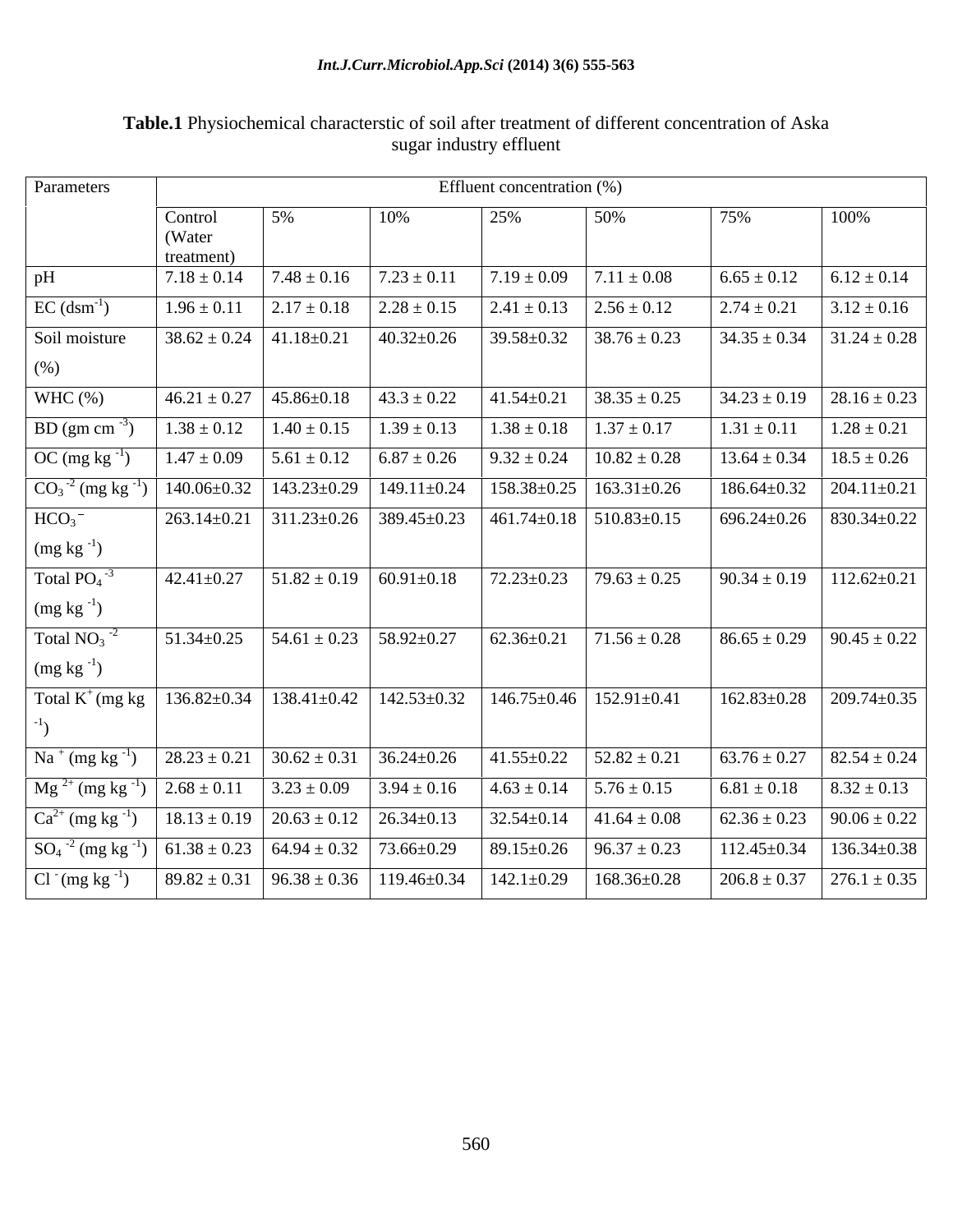Table.2 Effect of different concentration of sugar industry effluent on 25 days old Tomato plant's (Lycopersicum esculentum L) vegetative growth parameters. (Each value is mean of 5 samples  $\pm$  SEM)

|                      |                        |                                | Vegetative growth parameters          |                        |                   |                                               |                               |                        |                               |                           |                                                                            |                                                                                                                             |                                                                         |                                                        |                                                                    |
|----------------------|------------------------|--------------------------------|---------------------------------------|------------------------|-------------------|-----------------------------------------------|-------------------------------|------------------------|-------------------------------|---------------------------|----------------------------------------------------------------------------|-----------------------------------------------------------------------------------------------------------------------------|-------------------------------------------------------------------------|--------------------------------------------------------|--------------------------------------------------------------------|
|                      |                        | Shoot length(cm)               |                                       | Shoot fresh $wt.(gm)$  |                   |                                               | Shoot dry wt. (gm)            |                        |                               |                           | Root length (cm)                                                           | Root fresh $wt.(gm)$                                                                                                        |                                                                         | Root dry wt. (gm)                                      |                                                                    |
| Treatment<br>(ml/kg) | <b>Shoot</b><br>Length | Diff.<br>from  <br>Cont<br>rol | $%$ of<br>increase<br>over<br>control | Fresh wt.              | Diff<br>m<br>trol | $%$ of<br>fro increase<br>over<br>Con control | Dry wt.                       | Diff.<br>Cont          | $%$ of<br>over<br>rol control | from   increase   Root    | % of<br>Diff.<br>incre<br>  from  <br>ase<br>Length Cont over<br>rol contr | Fresh wt.                                                                                                                   | Diff<br><sub>1</sub> ncr<br>from<br>ease<br>Cont<br>over<br>rol<br>cont | Diff.<br>fro<br>Dry<br>m<br>wt.<br>Con                 | $%$ of<br>increas<br>e over<br>$\int$ trol $\vert$ control $\vert$ |
| Control              | $5.8 \pm 0.16$         |                                |                                       | $7.2 \pm 0.18$         |                   | $\sim$                                        | $0.68 \pm 0.08$               |                        |                               | $3.6 \pm$<br>0.19         | $\sim$ $\sim$                                                              | $0.45 \pm$<br>0.15                                                                                                          | $\overline{\phantom{0}}$                                                | $\vert 0.09 \vert$<br>0.08                             |                                                                    |
| 05 %                 | $6.4 \pm 0.14$ 0.6     |                                | $+10$                                 | $8.1 \pm 0.16$ 0.9 + 9 |                   |                                               | $0.80 \pm 0.05$   0.12   + 18 |                        |                               | 0.16                      | $4.17 \pm 0.57 + 16$                                                       | $0.53 \pm$<br>0.16                                                                                                          | $\vert 0.08 \vert + 18 \vert 0.108 \vert 0.01 \vert$                    | $\pm$<br>0.06                                          | $+21$                                                              |
| 10 %                 | $7.3 \pm 0.13$ 1.5     |                                | $+26$                                 | $9.0 \pm 0.13$         | 1.7               | $+24$                                         | $0.88 \pm 0.06$               | 0.20                   | $+29$                         | $4.53 \pm$<br>0.18        |                                                                            | $\vert 0.93 \vert + 26 \vert 0.59 \pm 0.19 \vert 0.14 \vert + 32 \vert 0.120 \vert 0.03 \vert$                              |                                                                         | 0.07                                                   | $+33$                                                              |
| 25 %                 | $8.6 \pm 0.12$ 2.8     |                                | $+48$                                 | $10.1 \pm 0.17$   2.9  |                   | $+40$                                         | $1.06 \pm 0.06$ 0.38          |                        | $+56$                         | 0.14                      |                                                                            | $\left[ 5.25 \pm \left[ 1.65 \right] + 46 \left[ 0.66 \pm 0.17 \right] 0.21 \right] + 48 \left[ 0.135 \right] 0.04 \right]$ |                                                                         | 0.05                                                   | $+50$                                                              |
| 50 %                 | $7.7 \pm 0.19$ 1.9     |                                | $+33$                                 | $9.3 \pm 0.14$         | $\vert 2.1 \vert$ | $+29$                                         | $0.96 \pm 0.06$               | 0.28                   | $+42$                         | 0.17                      |                                                                            | $\mid$ 4.82 $\pm$   1.22   + 34   0.61 $\pm$ 0.18   0.16   + 36   0.125   0.03                                              |                                                                         | 0.04                                                   | $+39$                                                              |
| 75 %                 | $6.9 \pm 0.18$ 1.1     |                                | $+19$                                 | $8.4 \pm 0.11$         | 1.2               |                                               | $+17$ 0.84 $\pm$ 0.02         | $\vert 0.16 \vert$     | $+24$                         | $4.39 \pm 0.79$ .<br>0.12 |                                                                            | $+ 22   0.55 \pm 0.14   0.10   + 24   0.114   0.02  $                                                                       |                                                                         | 土<br>0.06                                              | $+27$                                                              |
| 100 %                | $5.0 \pm 0.11$ - 0.8   |                                | $-13$                                 | $6.5 \pm 0.09$ -0.7    |                   | $-10$                                         | $0.56 \pm 0.03$               | $\sim$ $ \sim$<br>0.12 | $-18$                         | 3.21:<br>$0.13$   0.39    | - 11<br><b>Contract Contract</b>                                           | $0.38 \pm$<br>0.13                                                                                                          | $\sim$<br>0.07                                                          | $-16$ 0.073<br>$0.01\,$<br>土<br>0.03<br>$\overline{ }$ | $-19$                                                              |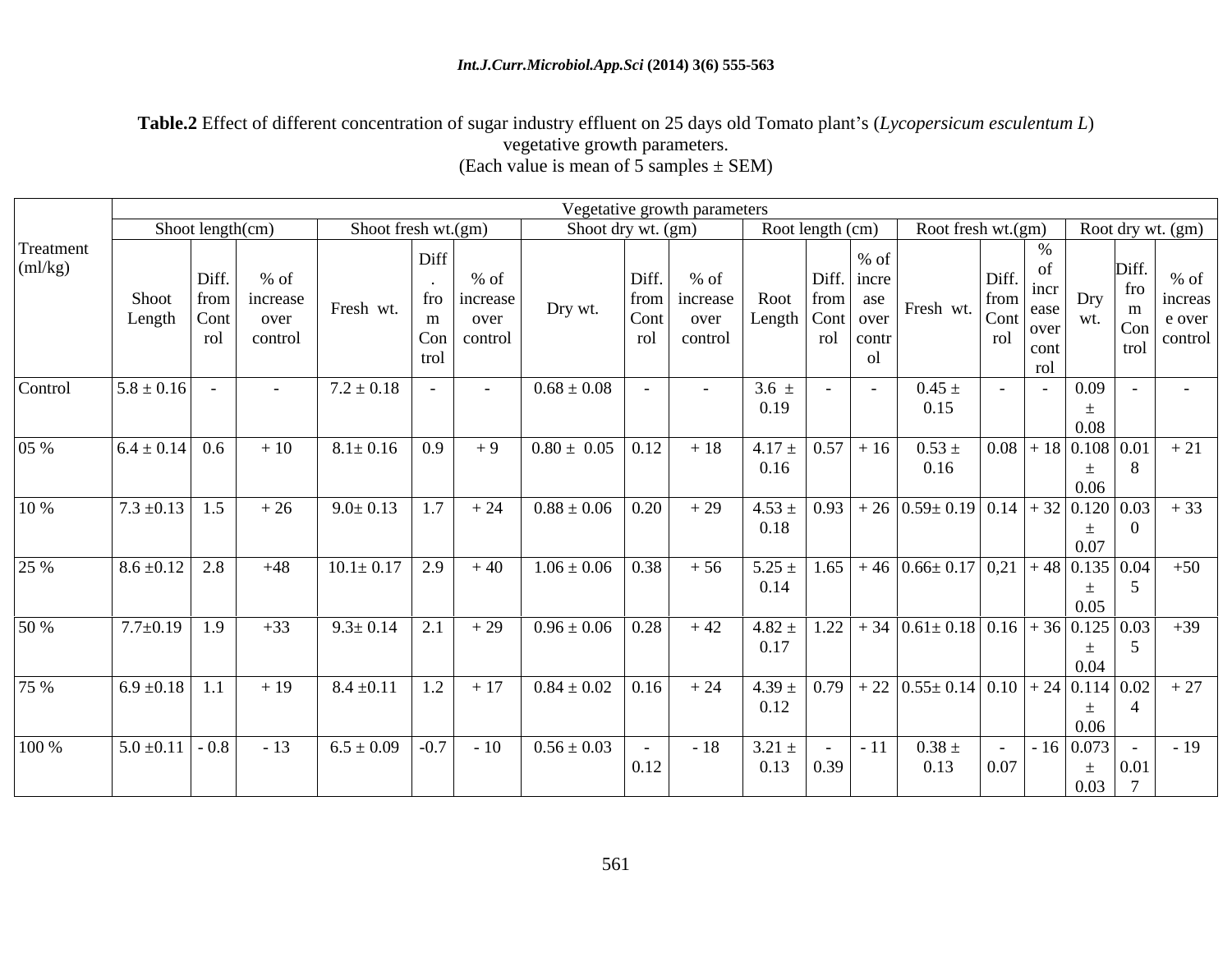Micronutrient of sugar industry effluent contributed a significant change in the quality and affected the natural composition of the soil. Alternation of soil quality and composition with treatment of different doses sugar industry effluent may be improved the fertility and nutrients status in amended soil. All diluted concentration of effluent were exhibited a better nutrient<br>
Buurman, B.P., Van Langer., Velthrost, E.J., accumulation over control.

This experimental result noticed that 25 % effluent dilution showed better growth in 25 days Tomato plant followed by 50 %, 10 %, 75 % and 5 %. Thus application of sugar industry effluent to the agricultural field, as Chandrasekar. an amendment, might be a viable option for safe disposal of effluent with concomitant improvement in physical properties and micronutrient status of soil. Based on these Var.ADT-3).J.Industrial Poll. Contrl. results the farmers around the locality 23:83-89. should be properly educated about the Kaushik,A.,Kadyan,B.R.,Kaushik,C.P.,2004.S beneficial effect of sugar industry effluent in agriculture and it would save costs on fertilizer and facilitate reduction in pollution load on environment. vs.soil medium.Water Air Soil Poll.87 :

The authors wish to express sincere thanks to U.G.C., Eastern Regional Office, and Kolkata for providing financial assistance and also to the Principal, Aska Science College, Aska for providing necessary of long-term municipal sewage emittent contract of the contract of the contract of the contract of the contract of the contract of the contract of the contract of the contract of the c

- Adhikary, S.P., Gantayet, P.K., Padhy, B., 2011. Trinagar, Delhi, 157 response of some rice ptants to Eco planning .18(2): 265-270
- Ale,R.,Jha,P.K.,Belbase,N.,2008.effect of Essay. 3(11):1302-1300.<br>Narain,K.,Muzamil Bhat.M.,Yunus.M. distillery effluent on some agricultural crops:A case of environmental injustice

VDC,Banke.Scientific world.6(6): 68- 75.

- APHA., 2005. Standard methods for the examination of water and waste water  $(21<sup>st</sup> Edn.)$  Washington D.C., American Public Health Association.
- Brady,N.C.,Weil,R. R., 2005. The nature and properties of soil.13<sup>th</sup> Edn., Delhi: th Edn.,Delhi: Pearson Education.
- Buurman,B.P.,Van Langer.,Velthrost,E.J., 1996. In:Manual of soil and water analysis. Buckhuys Publishers, Leiden, The Netherland.
- Carter,M.R.,1993. Soil sampling and method of analysis. Lewis Publishers, Boca Raton, FL: Lewis Publishers.
- Subramani, A., Saravanan, S., 1998.Effect of sugar mill effluent on germination and early seedling growth of black gram (*Vigna mungo L*.)Hepper. 23: 83-89.
- uar mill effluent effects on growth , Photosynthetic pigments and nutrient uptake in wheat seedlings in aqueous 39-46.
- Acknowledgements Madan, S. and Saxena, C., 2012. Growth Madan,S. and Saxena,C.,2012.Growth response of solanum melongena in three different adsorbents irrigated with sugar mill effluent.Archives of Appiled Science Research.4(5): 2299-2303.
- facilities. Bioresuorce Technology. 48, 275-276. Mathan,K. K.,1994. Studies on the influence of long-term municipal sewage effluent irrigation on soil properties,
- **References** MILLET, L.E., Turk, L.M., 2002. Fundamental of Miller,C.E., Turk, L.M., 2002. Fundamental of soil science.Biotech. Books.1123/74, Trinagar, Delhi, 157
	- Seed Germination  $\&$  Seedling Growth  $\frac{N}{2}$   $\frac{N}{2}$   $\frac{N}{2}$   $\frac{N}{2}$   $\frac{N}{2}$   $\frac{N}{2}$   $\frac{N}{2}$   $\frac{N}{2}$   $\frac{N}{2}$   $\frac{N}{2}$   $\frac{N}{2}$   $\frac{N}{2}$   $\frac{N}{2}$   $\frac{N}{2}$   $\frac{N}{2}$   $\frac{N}{2}$   $\frac{N}{2}$   $\frac{N}{2}$   $\frac$ Mercury. Indian Jr. of Environmental  $\&$  and  $\frac{m}{2}$  and  $\frac{m}{2}$  and  $\frac{m}{2}$  and  $\frac{m}{2}$  and  $\frac{m}{2}$ Mohammadi,A.,Torkashvand., Haghighat,N., Shadparvar,V., 2010.Effect of paper mill lime sludge as an acid soil amendment. Scientific Research and Essay. 5(11):1302-1306.
	- to local farmers in Khajura becommunity and securing growth of Narain,K.,Muzamil Bhat,M.,Yunus,M., 2012.Impact of distillery effluent on germination and seedling growth of *Pisum sativum L*. Universal J.of